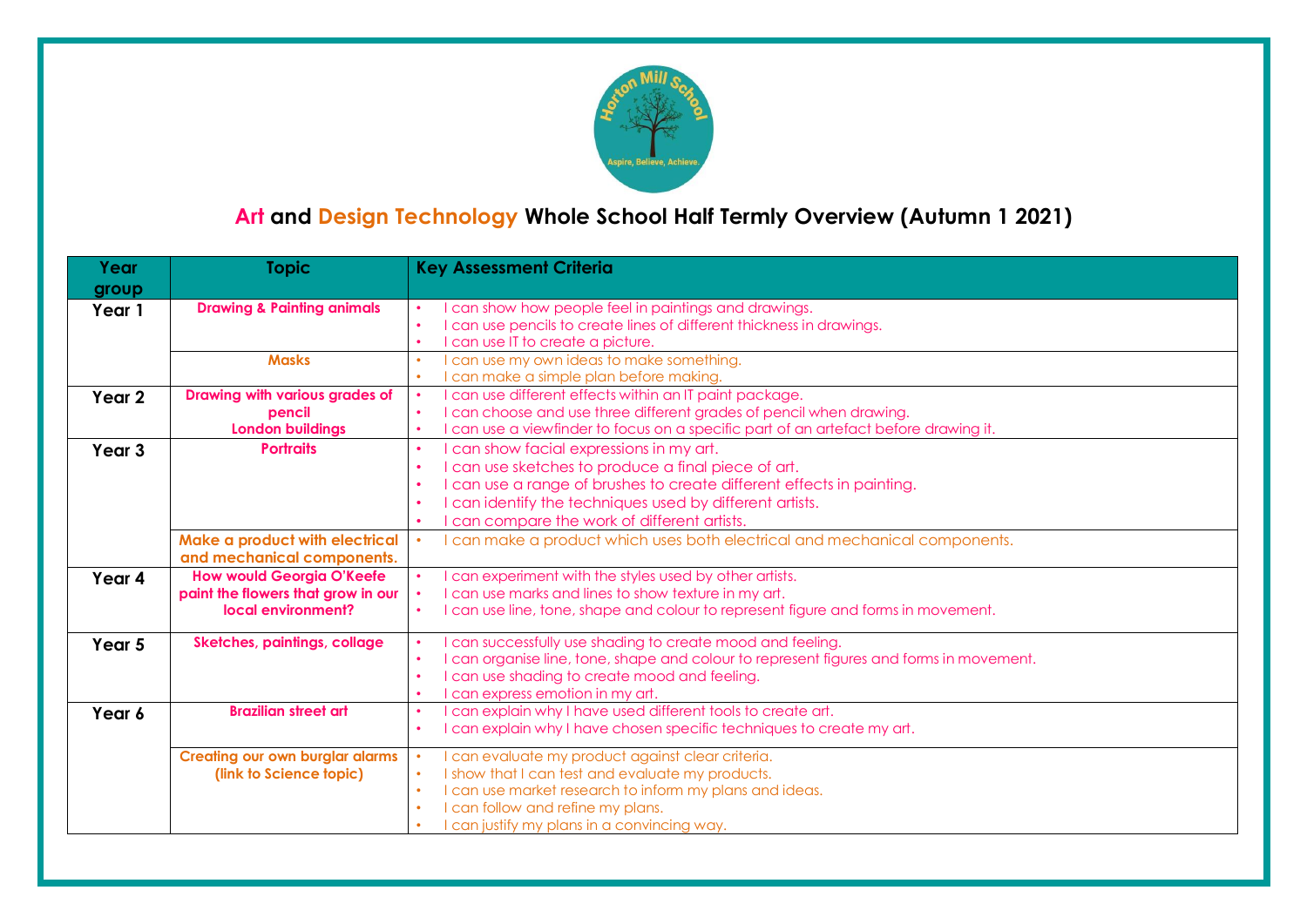

# **Art and Design Technology Whole School Half Termly Overview (Autumn 2 2021)**

| Year   | <b>Topic</b>                                                                   | <b>Key Assessment Criteria</b>                                                                                                                                                                                                                                                                                                                                                                                                                                                                            |
|--------|--------------------------------------------------------------------------------|-----------------------------------------------------------------------------------------------------------------------------------------------------------------------------------------------------------------------------------------------------------------------------------------------------------------------------------------------------------------------------------------------------------------------------------------------------------------------------------------------------------|
| group  |                                                                                |                                                                                                                                                                                                                                                                                                                                                                                                                                                                                                           |
| Year 1 | <b>Mixing Paint</b><br><b>Hot/cold paintings</b>                               | can name the primary and secondary colours.<br>can create moods in art work.<br>$\bullet$                                                                                                                                                                                                                                                                                                                                                                                                                 |
| Year 2 | Drawing with charcoal,<br>pencil and pastel                                    | can use charcoal, pencil and pastel to create art.                                                                                                                                                                                                                                                                                                                                                                                                                                                        |
|        | <b>Models of buildings</b>                                                     | can think of an idea and plan what to do next.<br>can explain what went well with my work.<br>$\bullet$                                                                                                                                                                                                                                                                                                                                                                                                   |
| Year 3 | <b>Recognise when art is</b><br>from different historical<br>periods.          | I can use different grades of pencil to shade and to show different tones and textures.<br>I can create a background using a wash.<br>I recognise when art is from different historical periods.                                                                                                                                                                                                                                                                                                          |
|        | How to make a woolly<br>mammoth                                                | I can follow a step-by-step plan, choosing the right equipment and materials.<br>I can design a product and make sure that it looks attractive.<br>$\bullet$                                                                                                                                                                                                                                                                                                                                              |
| Year 4 | Can you create an<br>exciting game that<br>doesn't use electricity?            | can use ideas from other people when I am designing.<br>I can produce a plan and explain it.<br>$\bullet$<br>I can evaluate and suggest improvements for my designs.<br>I can evaluate products for both their purpose and appearance.<br>$\bullet$<br>I can explain how I have improved my original design.<br>$\bullet$<br>I can present a product in an interesting way.                                                                                                                               |
| Year 5 | <b>Cooking and nutrition.</b><br>Anglo Saxon oat cookies/<br>honey shortbreads | can suggest alternative plans; outlining the positive features and draw backs. (HT2/4/6)<br>I can explain how a product will appeal to a specific audience. (HT2)<br>$\bullet$<br>can evaluate appearance and function against original criteria. (HT2/4)<br>I can use a range of tools and equipment competently. (ongoing)<br>$\bullet$<br>I can make a prototype before make a final version. (HT2/4/6)<br>$\bullet$<br>I show that I can be both hygienic and safe in the kitchen. (HT2)<br>$\bullet$ |
| Year 6 | <b>Printing</b>                                                                | I can over print to create different patterns.<br>$\bullet$<br>I can use feedback to make amendments and improvement to my art.<br>I can explain why I have used different tools to create art.<br>$\bullet$<br>I can explain why I have chosen specific techniques to create my art.                                                                                                                                                                                                                     |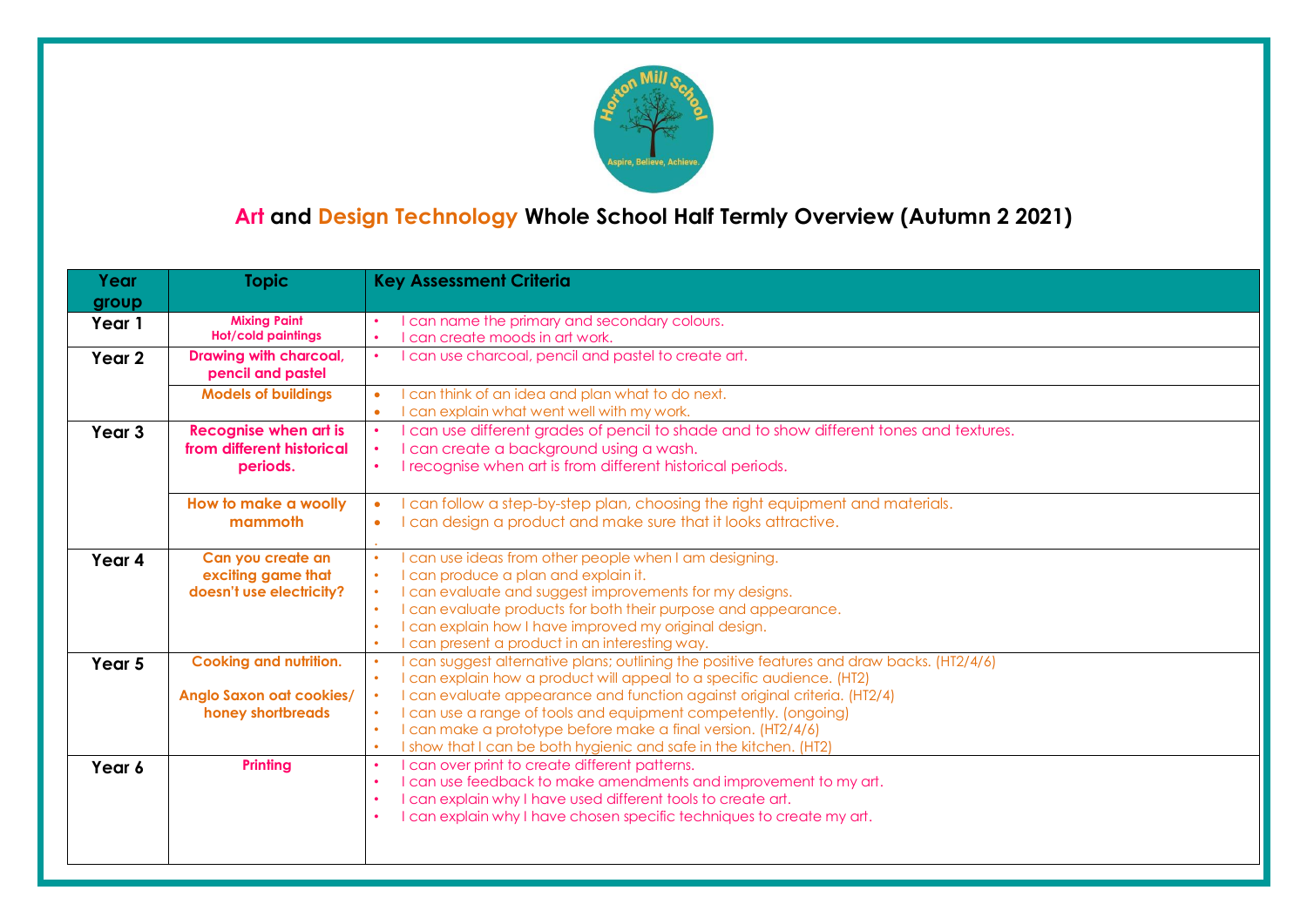

# **Art and Design Technology Whole School Half Termly Overview (Spring 1 2022)**

| Year group        | <b>Topic</b>                                 | <b>Key Assessment Criteria</b>                                                                                                                                                                                                                                                                                                                                                                                                                 |
|-------------------|----------------------------------------------|------------------------------------------------------------------------------------------------------------------------------------------------------------------------------------------------------------------------------------------------------------------------------------------------------------------------------------------------------------------------------------------------------------------------------------------------|
| Year 1            | <b>Design &amp; make moving</b><br>toy       | can describe how something works.<br>I can make a simple plan before making.<br>$\bullet$                                                                                                                                                                                                                                                                                                                                                      |
| Year 2            | Painting - colour mixing                     | can mix paint to create all the secondary colours.<br>I can create brown with paint.<br>$\bullet$<br>I can create tints with paint by adding white.<br>$\bullet$<br>I can create tones with paint by adding black.<br>$\bullet$<br>can create a piece of art in response to the work of another artist.<br>$\bullet$                                                                                                                           |
|                   | <b>Clay pots</b><br><b>African jewellery</b> | I can make a clay pot.<br>$\bullet$<br>I can join two clay finger pots together.<br>$\bullet$<br>I can join materials and components in different ways.<br>$\bullet$<br>I can explain what went well with my work.<br>$\bullet$<br>can measure materials to use in a model or structure.<br>$\bullet$                                                                                                                                          |
| Year <sub>3</sub> | <b>Greek Art</b>                             | I recognise when art is from different cultures.<br>$\bullet$                                                                                                                                                                                                                                                                                                                                                                                  |
|                   | <b>Greek Pots</b>                            | I can prove that my design meets some set criteria.<br>$\bullet$<br>I can work accurately to measure, make cuts and make holes.<br>$\bullet$                                                                                                                                                                                                                                                                                                   |
| Year 4            | Photography                                  | can integrate my digital images into my art.<br>$\bullet$                                                                                                                                                                                                                                                                                                                                                                                      |
|                   | What is your favourite kind<br>of pizza?     | can use ideas from other people when I am designing.<br>$\bullet$<br>I can produce a plan and explain it.<br>$\bullet$<br>I know how to be both hygienic and safe when using food.<br>$\bullet$<br>I can present a product in an interesting way.<br>$\bullet$<br>I can persevere and adapt my work when my original ideas do not work.<br>$\bullet$                                                                                           |
| Year 5            | 3D, textiles and printing                    | can express emotion in my art.<br>$\bullet$<br>I can create an accurate print design following criteria.<br>$\bullet$<br>I can use images which I have created, scanned and found; altering them where necessary to create art.<br>$\bullet$<br>I can identify and draw objects and use marks and lines to produce texture.<br>$\bullet$<br>can organise line, tone, shape and colour to represent figures and forms in movement.<br>$\bullet$ |
| Year 6            | <b>Self portraits</b>                        | I can use feedback to make amendments and improvement to my art.<br>$\bullet$<br>I can use a range of e-resources to create art.<br>$\bullet$<br>can explain the style of my work and how it has been influenced by a famous artist.<br>$\bullet$                                                                                                                                                                                              |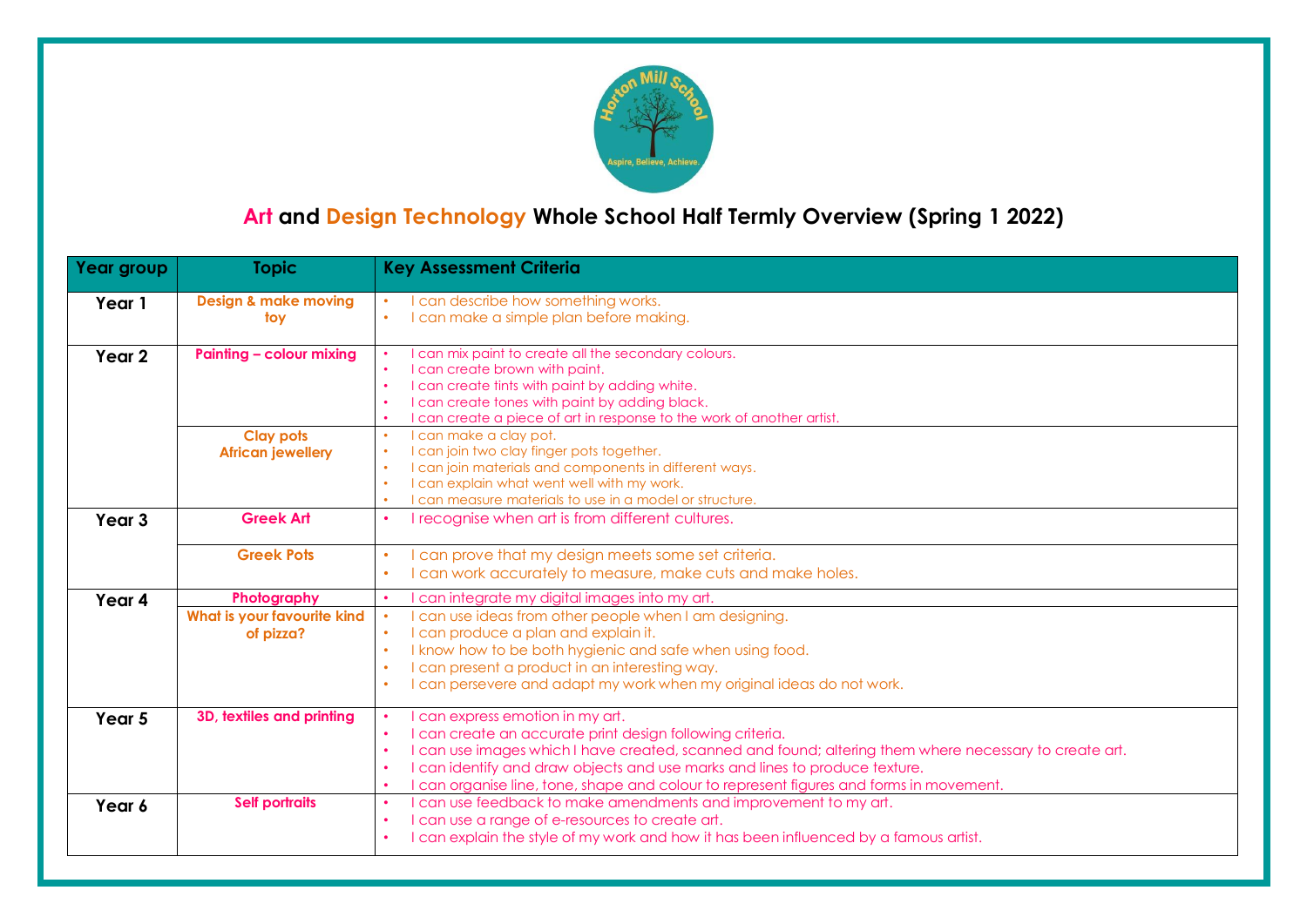

# **Art and Design Technology Whole School Half Termly Overview (Spring 2 2022)**

| Year   | <b>Topic</b>                                                                             | <b>Key Assessment Criteria</b>                                                                                                                                                                                                                                                                                                                                                                                                                                                      |
|--------|------------------------------------------------------------------------------------------|-------------------------------------------------------------------------------------------------------------------------------------------------------------------------------------------------------------------------------------------------------------------------------------------------------------------------------------------------------------------------------------------------------------------------------------------------------------------------------------|
| group  |                                                                                          |                                                                                                                                                                                                                                                                                                                                                                                                                                                                                     |
| Year 1 | <b>Design &amp; make</b><br>clothes for aliens<br><b>Design &amp; make</b><br>alien food | can cut, roll and coil materials.<br>$\bullet$<br>I can make my model stronger.<br>$\bullet$<br>I can explain to someone else how I want to make my product.<br>$\bullet$<br>can cut food safely.<br>$\bullet$                                                                                                                                                                                                                                                                      |
| Year 2 | <b>Painting - colour</b><br>mixing                                                       | can mix paint to create all the secondary colours.<br>$\bullet$<br>can create brown with paint.<br>$\bullet$<br>can create tints with paint by adding white.<br>$\bullet$<br>can create tones with paint by adding black.<br>$\bullet$<br>can suggest how artists have used colour, pattern and shape.<br>$\bullet$                                                                                                                                                                 |
| Year 3 | <b>Making</b><br>cupcakes                                                                | Describe how food ingredients come together<br>$\bullet$<br>Design a product and make sure it looks attractive (packaging)<br>$\bullet$                                                                                                                                                                                                                                                                                                                                             |
| Year 4 | Can we use<br>printing to<br>recreate a historic<br>event?                               | can print onto different materials using at least four colours.<br>$\bullet$<br>can show reflections in my art.                                                                                                                                                                                                                                                                                                                                                                     |
| Year 5 | Stiff, flexible, sheet<br>and mouldable<br>materials                                     | can come up with a range of ideas after collecting information from different sources.<br>$\bullet$<br>can produce a detailed, step-by-step plan.<br>$\bullet$<br>can suggest alternative plans; outlining the positive features and draw backs.<br>$\bullet$<br>can evaluate appearance and function against original criteria.<br>$\bullet$<br>can use a range of tools and equipment competently.<br>$\bullet$<br>can make a prototype before make a final version.<br>$\bullet$ |
| Year 6 | <b>Creating Islamic</b><br>musical<br><b>instruments</b>                                 | can use market research to inform my plans and ideas.<br>$\bullet$<br>can follow and refine my plans.<br>$\bullet$<br>can explain how products should be stored and give reasons.<br>$\bullet$<br>can work within a budget.<br>$\bullet$<br>can evaluate my product against clear criteria.<br>$\bullet$                                                                                                                                                                            |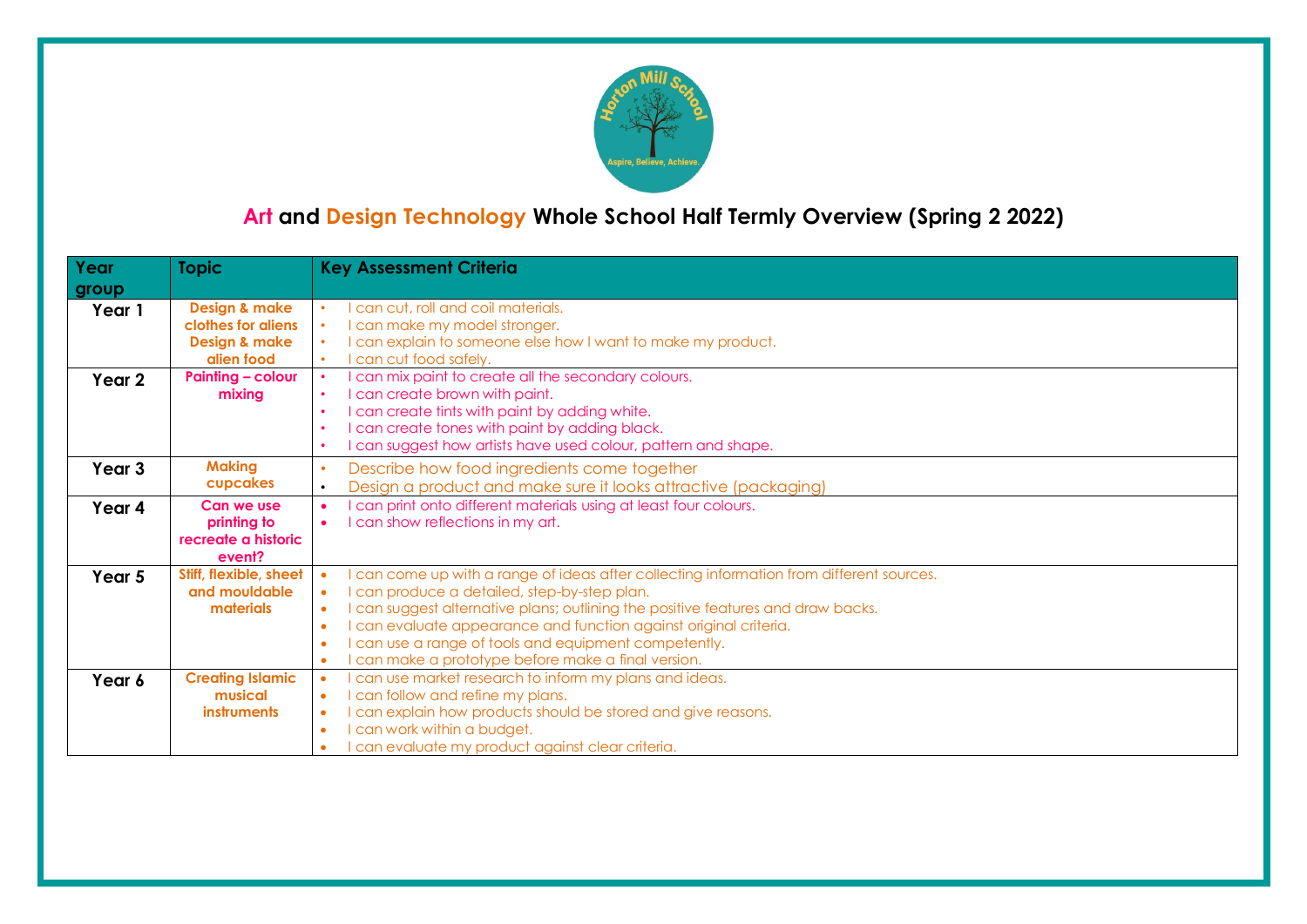

# **Art and Design Technology Whole School Half Termly Overview (Summer 1 2022)**

| Year<br>group     | <b>Topic</b>                                                                                       | <b>Key Assessment Criteria</b>                                                                                                                                                                                                          |
|-------------------|----------------------------------------------------------------------------------------------------|-----------------------------------------------------------------------------------------------------------------------------------------------------------------------------------------------------------------------------------------|
| Year 1            | <b>Print repeating</b><br>patterns<br><b>Use Willliam</b><br><b>Morris's ideas</b><br>using plants | can describe what I see and give an opinion about the work of an artist (William Morris)<br>$\bullet$<br>can ask questions about a piece of art.<br>$\bullet$<br>can create a repeating pattern in print. (William Morris)<br>$\bullet$ |
|                   | <b>Design &amp; make</b><br>bird feeders                                                           | can choose appropriate resources and tools.<br>$\bullet$                                                                                                                                                                                |
| Year 2            | Still life painting/<br>drawing<br>(Paul Cezanne)                                                  | can suggest how artists have used colour, pattern and shape.<br>can create a piece of art in response to the work of another artist.                                                                                                    |
|                   | <b>Making healthy</b><br>foods                                                                     | can think of an idea and plan what to do next.<br>$\bullet$<br>I can choose tools and materials and explain why I have chosen them.<br>$\bullet$<br>can describe the ingredients I am using<br>$\bullet$                                |
| Year <sub>3</sub> |                                                                                                    | can use digital images and combine with other media in my art.<br>$\bullet$<br>can use IT to create art which includes my own work and that of others.<br>$\bullet$                                                                     |
|                   |                                                                                                    | can choose a textile for both its suitability and its appearance.<br>$\bullet$<br>can select the most appropriate tools and techniques for a given task.<br>$\bullet$                                                                   |
| Year 4            | Can we recreate<br>the wonders of the<br>pyramids with<br>clay?                                    | can sculpt clay and other mouldable materials.<br>$\bullet$<br>can explain some of the features of art from historical periods.                                                                                                         |
| Year 5            | <b>Famous artists -</b><br>different styles -<br><b>Monet, Picasso</b><br>and Van Gogh             | can use images which I have created, scanned and found; altering them where necessary to create art.<br>can research the work of an artist and use their work to replicate a style.                                                     |
| Year 6            | <b>Sculpture / textiles</b>                                                                        | can use feedback to make amendments and improvement to my art.<br>I can explain why I have used different tools to create art.<br>$\bullet$<br>can explain why I have chosen specific techniques to create my art.<br>$\bullet$         |